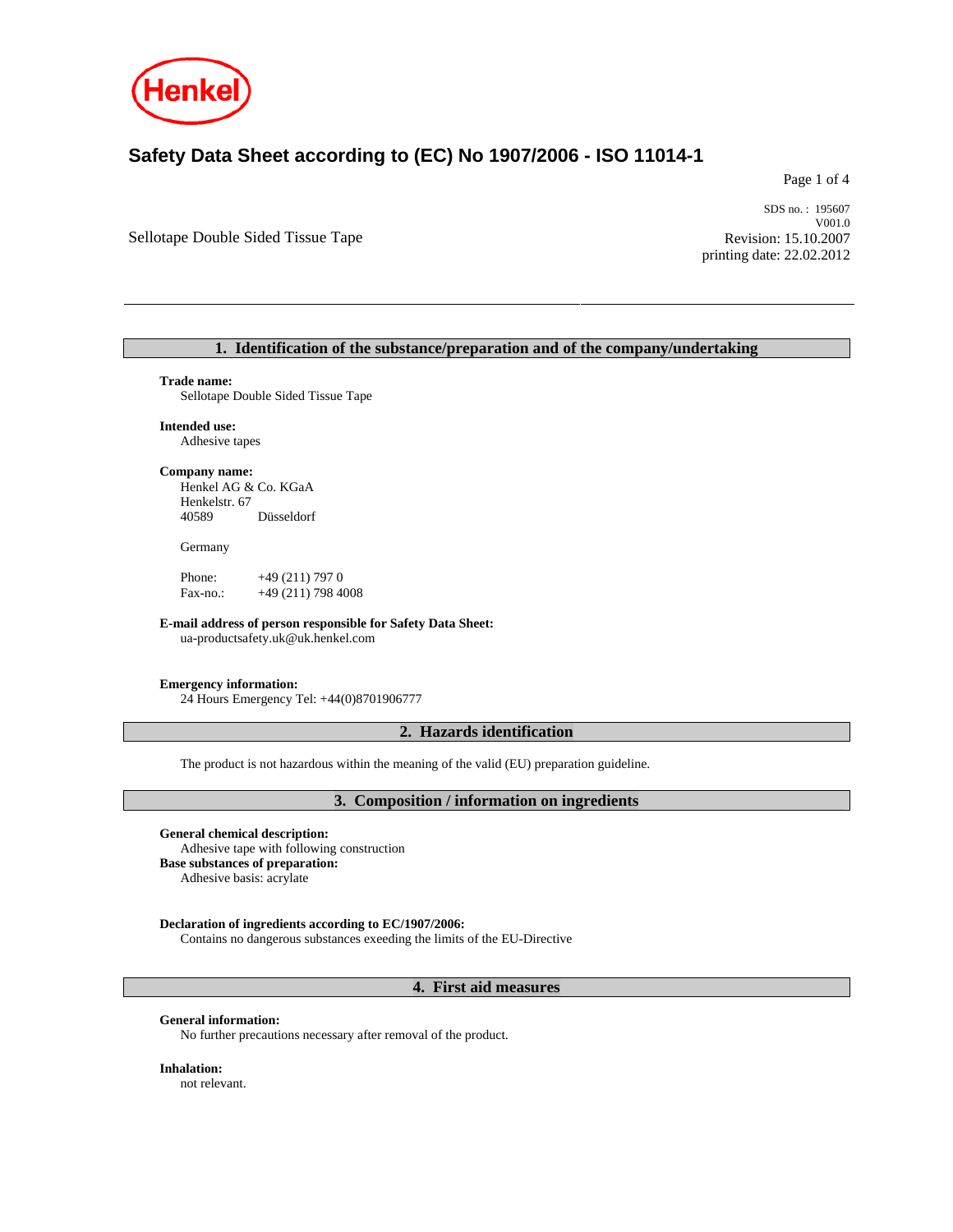#### **Skin contact:**  not relevant.

# **Eye contact:**

not relevant.

# **Ingestion:**

not relevant.

# **5. Fire fighting measures**

# **Suitable extinguishing media:**

All common extinguishing agents are suitable.

# **Extinguishing media which must not be used for safety reasons:**

None known

# **Special protection equipment for firefighters:**

Wear protective equipment.

Wear self-contained breathing apparatus.

# **6. Accidental release measures**

**Personal precautions:**

Not needed.

#### **Environmental precautions:**

Not needed.

#### **Clean-up methods:**

Remove mechanically. Dispose of contaminated material as waste according to item 13.

# **7. Handling and storage**

#### **Handling:**

No particular measures required.

#### **Storage:**

Storage at 15 to 25°C is recommended. Store in a dry place. Store protected from light.

# **8. Exposure controls / personal protection**

#### **Engineering controls:**

No particular measures required.

# **Advices to personal protection equipment:**

No particular measures required.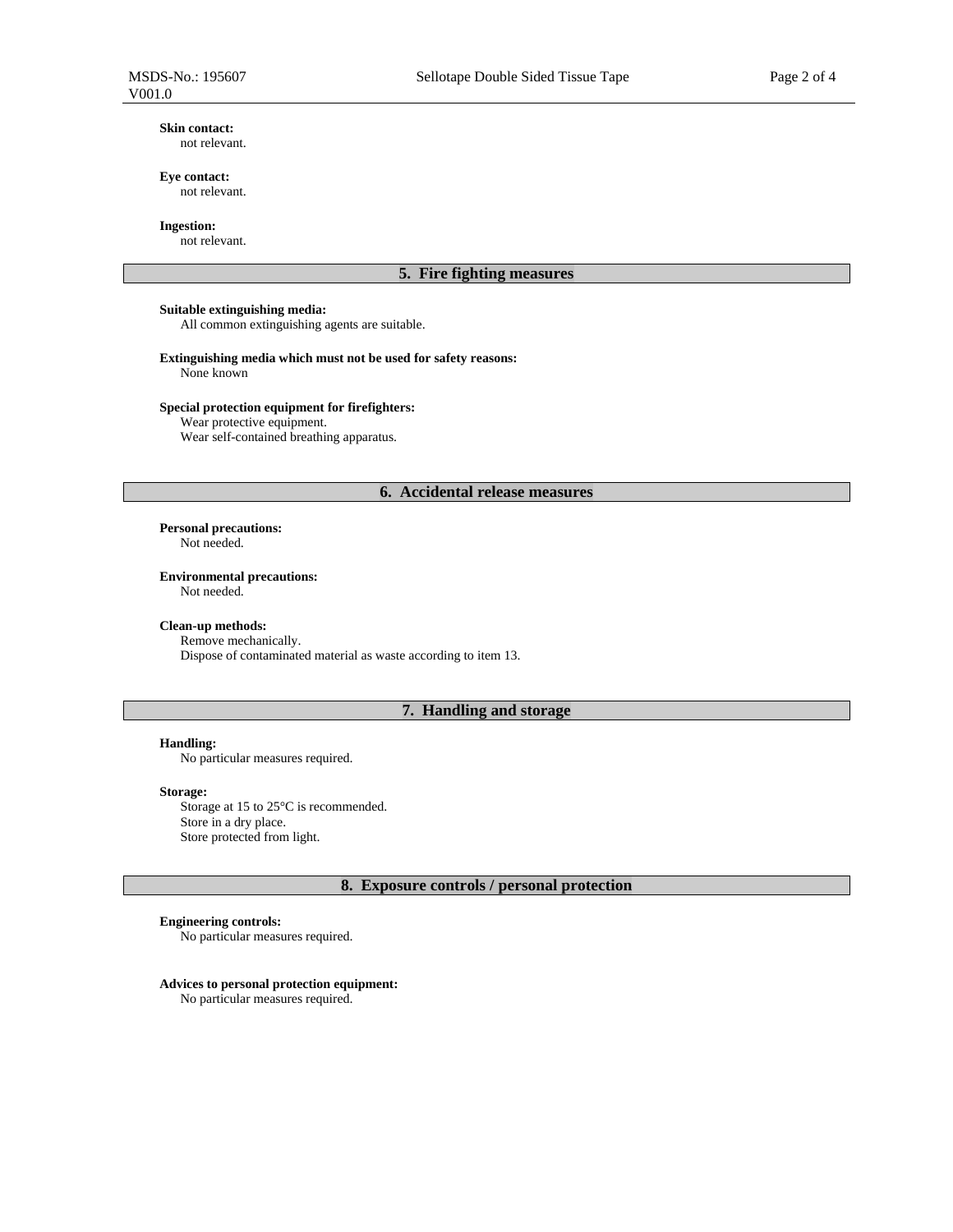# **9. Physical and chemical properties**

#### **General characteristics:**

Appearance Tape

Odor: little intrinsic odour

#### **Phys./chem. properties:**

 Solubility (qualitative) (20 °C (68 °F); Solvent: Water)

insoluble

solid beige

# **10. Stability and reactivity**

### **Conditions to avoid:**

No decomposition if used according to specifications.

#### **Materials to avoid:**

None if used for intended purpose.

#### **Hazardous decomposition products:**

None known

# **11. Toxicological information**

#### **General toxicological information:**

To the best of our knowledge no harmful effects are to be expected if the product is handled and used properly.

#### **12. Ecological information**

#### **Persistence and degradability:**

**Ultimate biodegradation:**  The product is not biodegradable.

#### **General ecological information:**

If used properly the product does not enter the drains.

# **13. Disposal considerations**

# **Product disposal:**

Waste incineration or treatment plant with the approval of the responsible local authority.

Can be added to household waste in small quantities.

The valid EEC waste code numbers are not product-related but are largely source-related. The manufacturer is therefore unable to specify EEC waste codes for the articles or products used in the various sectors. These can be requested from the manufacturer.

#### **Disposal of uncleaned packages:**

Outer package can be added to material collection after completely emptying.

#### **14. Transport information**

#### **General information:**

Not hazardous according to RID, ADR, ADNR, IMDG, IATA-DGR.

# **15. Regulations - classification and identification**